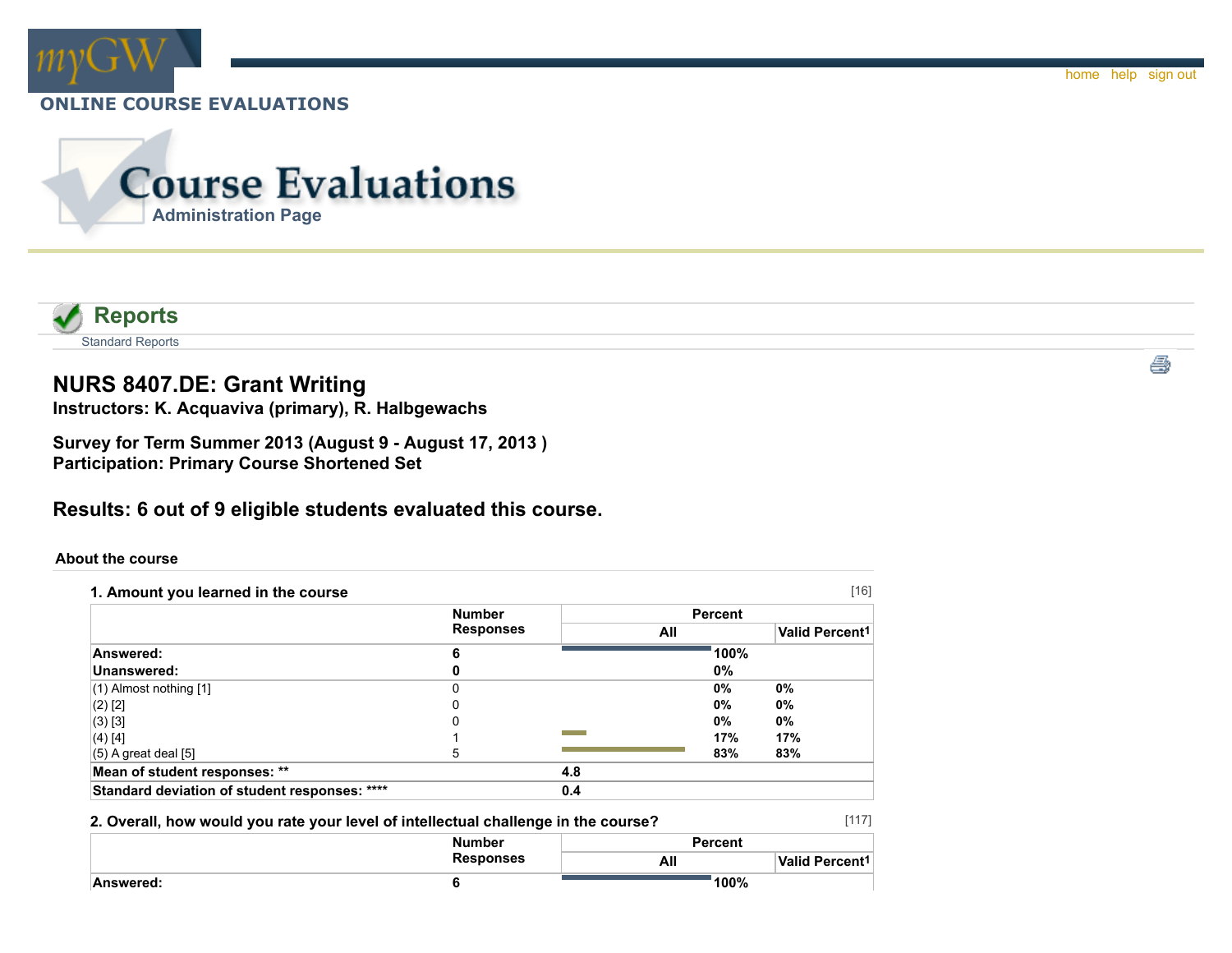| Unanswered:                                   |     | 0%    |       |
|-----------------------------------------------|-----|-------|-------|
| $(1)$ Not at all challenged $[1]$             |     | 0%    | $0\%$ |
| $(2)$ [2]                                     |     | $0\%$ | $0\%$ |
| (3) [3]                                       |     | $0\%$ | 0%    |
| $(4)$ [4]                                     |     | 50%   | 50%   |
| $(5)$ Very challenged $[5]$                   |     | 50%   | 50%   |
| Mean of student responses: **                 | 4.5 |       |       |
| Standard deviation of student responses: **** | 0.5 |       |       |

## **3. Amount of effort / work required was:**

|                                               | <b>Number</b><br><b>Responses</b> |     | <b>Percent</b> |                       |
|-----------------------------------------------|-----------------------------------|-----|----------------|-----------------------|
|                                               |                                   | All |                | <b>Valid Percent1</b> |
| Answered:                                     | 6                                 |     | 100%           |                       |
| Unanswered:                                   |                                   |     | 0%             |                       |
| $(1)$ Very little $[1]$                       | 0                                 |     | 0%             | $0\%$                 |
| $(2)$ [2]                                     | 0                                 |     | 0%             | 0%                    |
| $(3)$ [3]                                     |                                   |     | 0%             | 0%                    |
| $(4)$ [4]                                     |                                   |     | 33%            | 33%                   |
| $(5)$ A great deal [5]                        |                                   |     | 67%            | 67%                   |
| Not applicable / No opinion [x]               |                                   |     | 0%             | $\sim$                |
| Mean of student responses: **                 |                                   | 4.7 |                |                       |
| Standard deviation of student responses: **** |                                   | 0.5 |                |                       |

## **4. Overall, how would you rate your level of engagement in the subject matter?**

|                                               | <b>Number</b><br><b>Responses</b> |     | <b>Percent</b> |                       |
|-----------------------------------------------|-----------------------------------|-----|----------------|-----------------------|
|                                               |                                   |     | All            | <b>Valid Percent1</b> |
| Answered:                                     | 6                                 |     | 100%           |                       |
| Unanswered:                                   |                                   |     | 0%             |                       |
| $(1)$ Not at all engaged $[1]$                |                                   |     | $0\%$          | $0\%$                 |
| $(2)$ [2]                                     |                                   |     | $0\%$          | $0\%$                 |
| (3) [3]                                       |                                   |     | $0\%$          | $0\%$                 |
| $(4)$ [4]                                     |                                   |     | 33%            | 33%                   |
| $(5)$ Very engaged $[5]$                      |                                   |     | 67%            | 67%                   |
| Mean of student responses: **                 |                                   | 4.7 |                |                       |
| Standard deviation of student responses: **** |                                   | 0.5 |                |                       |

## **5. Increased conceptual understanding and/or critical thinking.**

|                                               | <b>Number</b><br><b>Responses</b> |     | <b>Percent</b> |                       |
|-----------------------------------------------|-----------------------------------|-----|----------------|-----------------------|
|                                               |                                   | All |                | <b>Valid Percent1</b> |
| Answered:                                     |                                   |     | 100%           |                       |
| Unanswered:                                   |                                   |     | 0%             |                       |
| $(1)$ Not at all $[1]$                        |                                   |     | 0%             | 0%                    |
| $(2)$ [2]                                     |                                   |     | $0\%$          | 0%                    |
| $(3)$ [3]                                     |                                   |     | $0\%$          | 0%                    |
| $(4)$ [4]                                     |                                   |     | $0\%$          | 0%                    |
| $(5)$ A great deal [5]                        | 6                                 |     | 100%           | 100%                  |
| Not applicable / No opinion [x]               |                                   |     | 0%             | $\sim$                |
| Mean of student responses: **                 |                                   | 5.0 |                |                       |
| Standard deviation of student responses: **** |                                   | 0.0 |                |                       |

[129]

[118]

[123]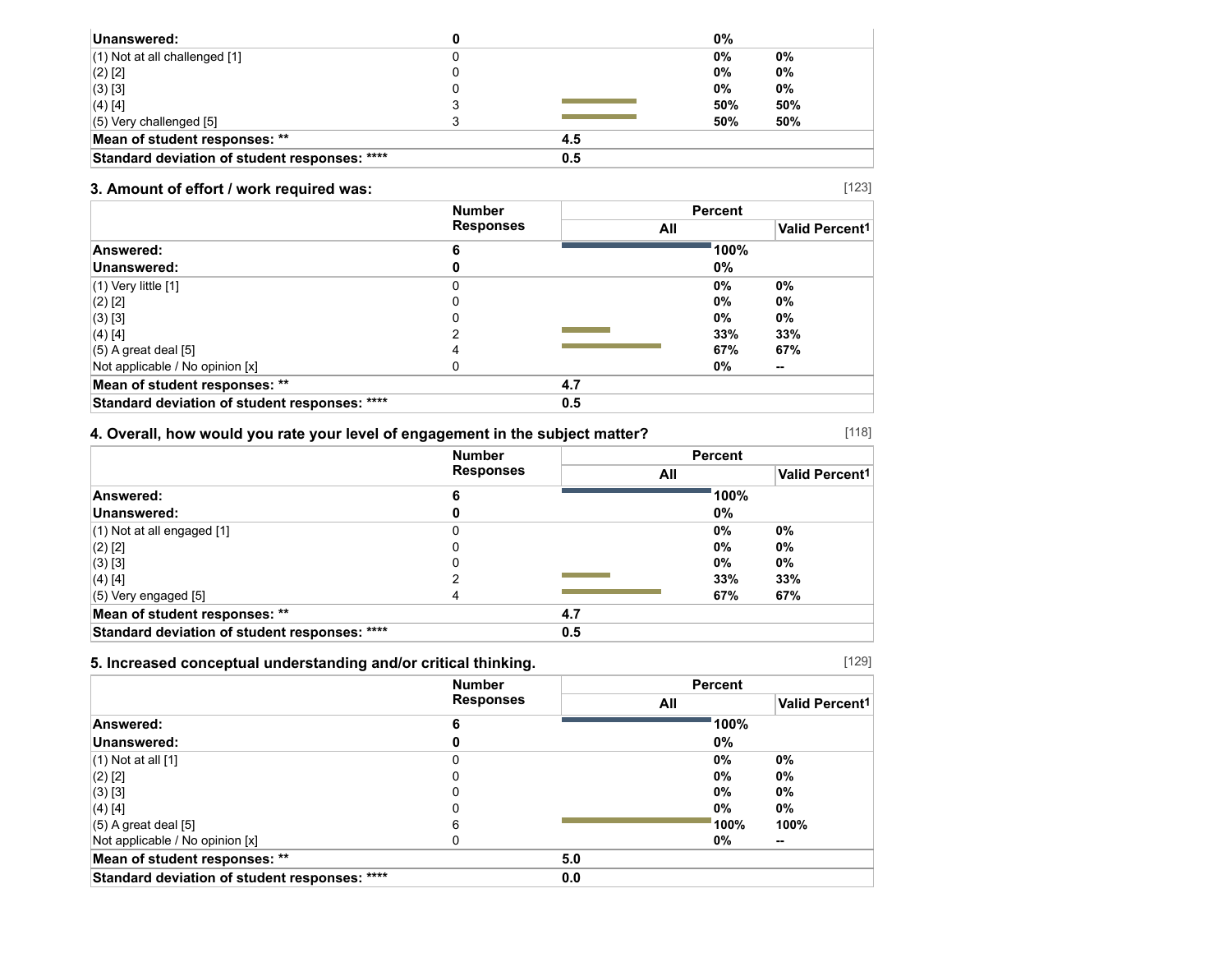## **6. Course content was organized in a manner that facilitated learning.**

|                                               | <b>Number</b><br><b>Responses</b> |     | <b>Percent</b> |                            |
|-----------------------------------------------|-----------------------------------|-----|----------------|----------------------------|
|                                               |                                   | All |                | Valid Percent <sup>1</sup> |
| Answered:                                     | 6                                 |     | 100%           |                            |
| Unanswered:                                   |                                   |     | 0%             |                            |
| $(1)$ Not at all $[1]$                        |                                   |     | 0%             | 0%                         |
| $(2)$ [2]                                     |                                   |     | 0%             | $0\%$                      |
| $(3)$ [3]                                     |                                   |     | 0%             | 0%                         |
| (4) [4]                                       |                                   |     | 0%             | 0%                         |
| $(5)$ Completely $[5]$                        | 6                                 |     | 100%           | 100%                       |
| Not applicable / No opinion [x]               |                                   |     | 0%             | --                         |
| Mean of student responses: **                 |                                   | 5.0 |                |                            |
| Standard deviation of student responses: **** |                                   | 0.0 |                |                            |

[15] **7. Number of hours per week outside of class typically spent doing readings, assignments, reviewing notes, writing papers, studying for exams**

|                            | <b>Number</b>    |                          | <b>Percent</b>             |
|----------------------------|------------------|--------------------------|----------------------------|
|                            | <b>Responses</b> | All                      | Valid Percent <sup>1</sup> |
| Answered:                  | 6                |                          | 100%                       |
| Unanswered:                | 0                |                          | $0\%$                      |
| Less than one hour or none |                  |                          | $0\%$<br>--                |
| 1-2 hours                  | 0                |                          | 0%<br>$\sim$               |
| 3-4 hours                  |                  | <b>Contract Contract</b> | 17%<br>$\sim$              |
| 5-6 hours                  | າ                |                          | 33%<br>--                  |
| 7-8 hours                  | 0                |                          | $0\%$<br>--                |
| $ 9-10$ hours              | 0                |                          | $0\%$<br>--                |
| More than 10 hours         | 3                |                          | 50%<br>--                  |

## **8. Overall rating of the course**

|                                               | <b>Number</b><br><b>Responses</b> |     | <b>Percent</b> |                            |
|-----------------------------------------------|-----------------------------------|-----|----------------|----------------------------|
|                                               |                                   | All |                | Valid Percent <sup>1</sup> |
| Answered:                                     | b                                 |     | 100%           |                            |
| Unanswered:                                   |                                   |     | $0\%$          |                            |
| $(1)$ Poor $[1]$                              |                                   |     | $0\%$          | 0%                         |
| $(2)$ [2]                                     |                                   |     | $0\%$          | $0\%$                      |
| $(3)$ [3]                                     |                                   |     | $0\%$          | 0%                         |
| (4) [4]                                       |                                   |     | 17%            | 17%                        |
| $(5)$ Excellent $[5]$                         | 5                                 |     | 83%            | 83%                        |
| Mean of student responses: **                 |                                   | 4.8 |                |                            |
| Standard deviation of student responses: **** |                                   | 0.4 |                |                            |

### **About the instructor**

| 9. Was knowledgeable about the subject and course material. |                  |                | [132]                      |
|-------------------------------------------------------------|------------------|----------------|----------------------------|
|                                                             | <b>Number</b>    | <b>Percent</b> |                            |
|                                                             | <b>Responses</b> | All            | Valid Percent <sup>1</sup> |
| Answered:                                                   |                  |                | 100%                       |
| Unanswered:                                                 |                  | 0%             |                            |
|                                                             |                  |                |                            |

[680]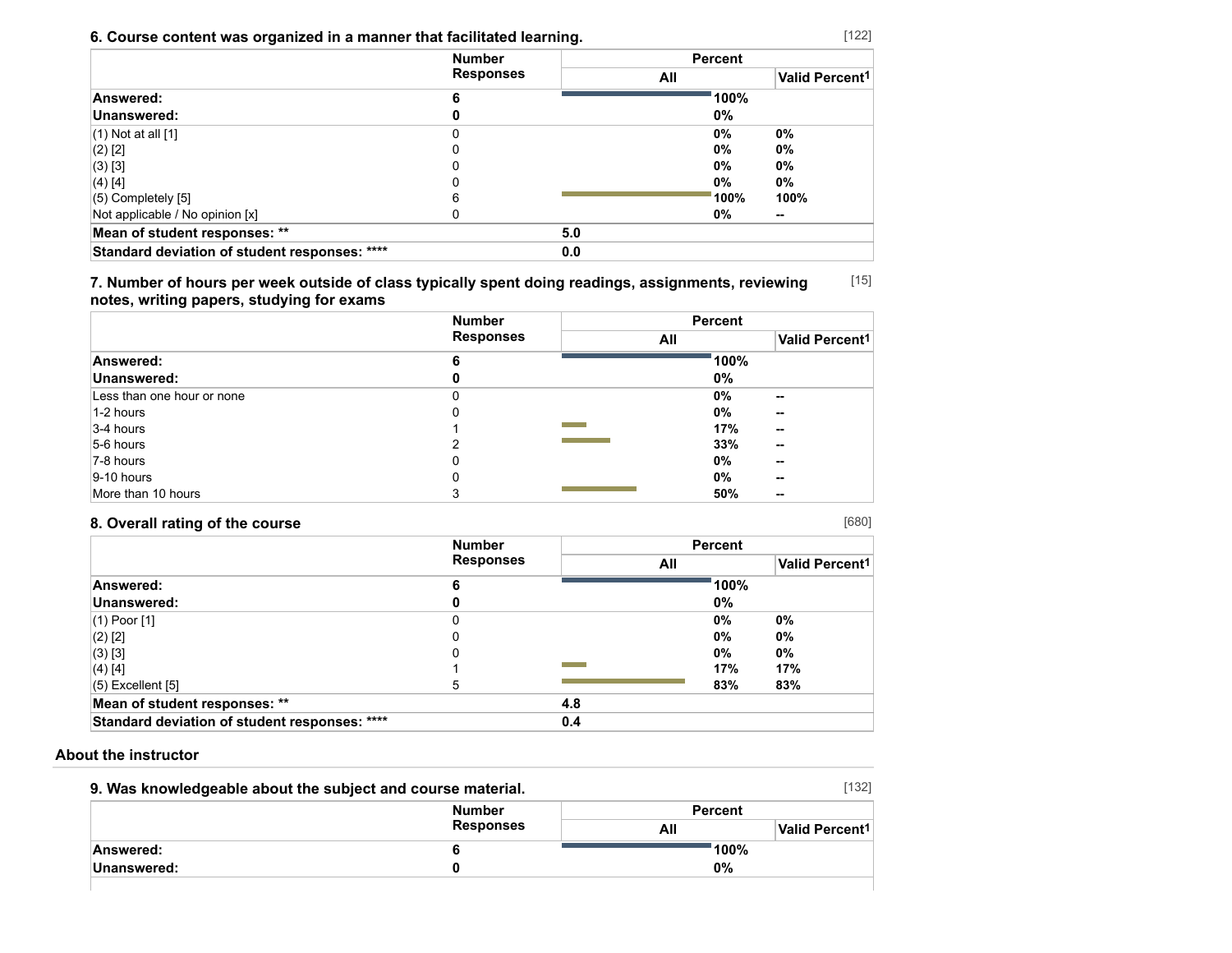| $(1)$ Not at all knowledgeable [1]            |     | 0%              | 0%     |
|-----------------------------------------------|-----|-----------------|--------|
| $(2)$ [2]                                     |     | $0\%$           | 0%     |
| $(3)$ [3]                                     |     | $0\%$           | 0%     |
| $(4)$ [4]                                     |     | 0%              | 0%     |
| $(5)$ Very knowledgeable [5]                  |     | $^{\circ}$ 100% | 100%   |
| Not applicable / No opinion [x]               |     | 0%              | $\sim$ |
| Mean of student responses: **                 | 5.0 |                 |        |
| Standard deviation of student responses: **** | 0.0 |                 |        |

## **10. Accessibility outside of class.**

|                                               | <b>Number</b><br><b>Responses</b> |     | <b>Percent</b> |                       |
|-----------------------------------------------|-----------------------------------|-----|----------------|-----------------------|
|                                               |                                   |     | All            | <b>Valid Percent1</b> |
| Answered:                                     | 6                                 |     | 100%           |                       |
| Unanswered:                                   |                                   |     | 0%             |                       |
| $(1)$ Not at all accessible $[1]$             |                                   |     | $0\%$          | 0%                    |
| $(2)$ [2]                                     |                                   |     | $0\%$          | $0\%$                 |
| $(3)$ [3]                                     |                                   |     | $0\%$          | 0%                    |
| $(4)$ [4]                                     |                                   |     | 17%            | 20%                   |
| $(5)$ Very accessible [5]                     |                                   |     | 67%            | 80%                   |
| Not applicable / No opinion [x]               |                                   |     | 17%            | $\sim$                |
| Mean of student responses: **                 |                                   | 4.8 |                |                       |
| Standard deviation of student responses: **** |                                   | 0.4 |                |                       |

## **11. Enthusiasm for topic/subject.**

|                                               | <b>Number</b>    |     | <b>Percent</b> |                |
|-----------------------------------------------|------------------|-----|----------------|----------------|
|                                               | <b>Responses</b> | All |                | Valid Percent1 |
| Answered:                                     | 6                |     | 100%           |                |
| Unanswered:                                   |                  |     | 0%             |                |
| $(1)$ Not at all enthusiastic $[1]$           |                  |     | $0\%$          | 0%             |
| $(2)$ [2]                                     |                  |     | $0\%$          | $0\%$          |
| $(3)$ [3]                                     |                  |     | $0\%$          | 0%             |
| $(4)$ [4]                                     |                  |     | $0\%$          | 0%             |
| $(5)$ Very enthusiastic [5]                   | 6                |     | 100%           | 100%           |
| Not applicable / No opinion [x]               |                  |     | 0%             | --             |
| Mean of student responses: **                 |                  | 5.0 |                |                |
| Standard deviation of student responses: **** |                  | 0.0 |                |                |

## **12. Designed and used fair grading procedures.**

|                                 | <b>Number</b>    | <b>Percent</b> |                       |  |
|---------------------------------|------------------|----------------|-----------------------|--|
|                                 | <b>Responses</b> | All            | <b>Valid Percent1</b> |  |
| Answered:                       | 6                | 100%           |                       |  |
| Unanswered:                     |                  | 0%             |                       |  |
| $(1)$ Not at all fair $[1]$     |                  | 0%             | $0\%$                 |  |
| (2) [2]                         |                  | 0%             | $0\%$                 |  |
| (3) [3]                         |                  | 0%             | $0\%$                 |  |
| (4) [4]                         |                  | $0\%$          | $0\%$                 |  |
| (5) Very fair [5]               | 6                | 100%           | 100%                  |  |
| Not applicable / No opinion [x] |                  | $0\%$          | $\sim$                |  |
| Mean of student responses: **   |                  | 5.0            |                       |  |

[135]

[134]

[133]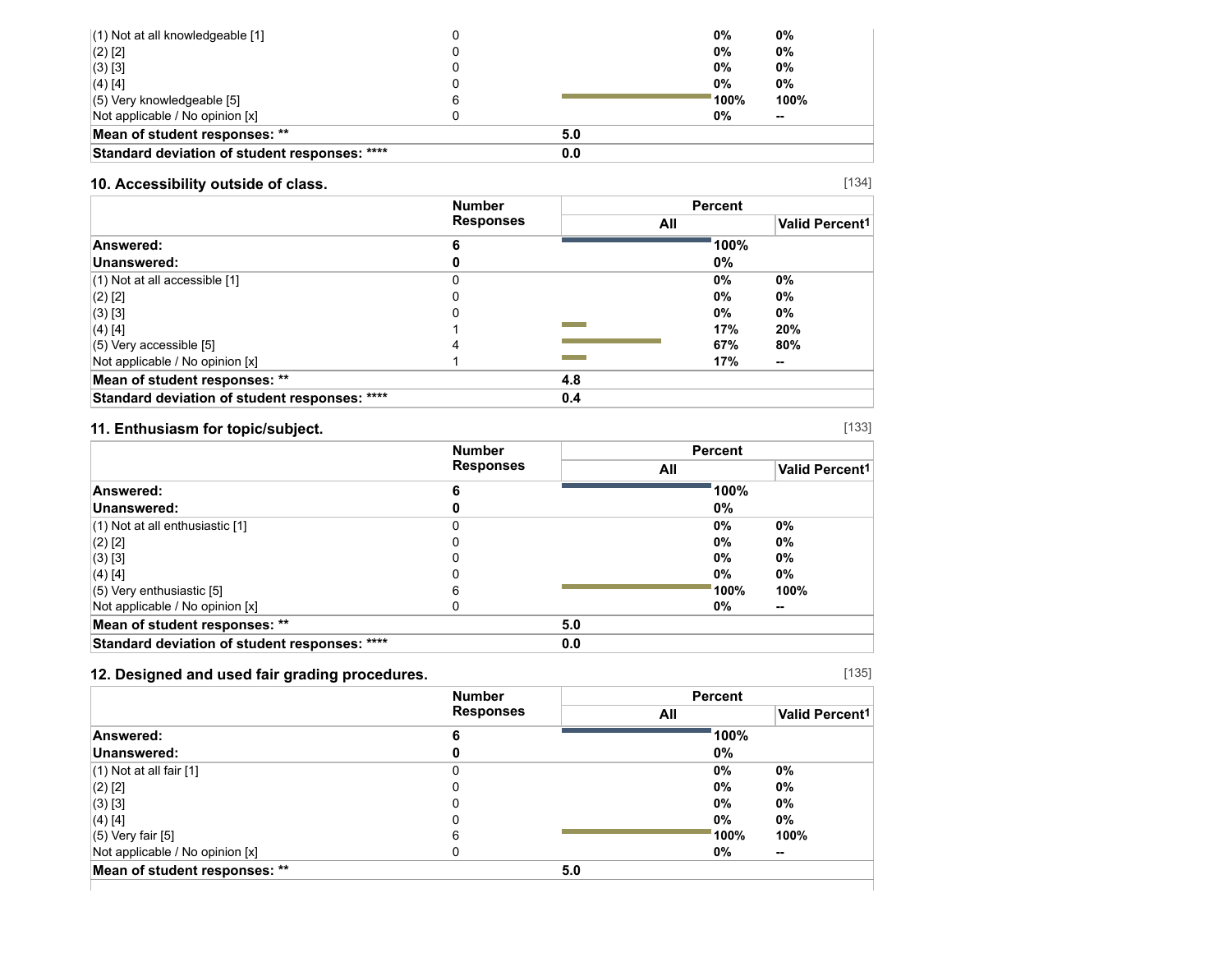#### **13. Provided adequate feedback on exams/papers/performance.**

|                                               | <b>Number</b><br><b>Responses</b> | <b>Percent</b> |     |                            |
|-----------------------------------------------|-----------------------------------|----------------|-----|----------------------------|
|                                               |                                   | All            |     | Valid Percent <sup>1</sup> |
| Answered:                                     | 5                                 |                | 83% |                            |
| Unanswered:                                   |                                   |                | 17% |                            |
| $(1)$ Not adequate $[1]$                      | 0                                 |                | 0%  | 0%                         |
| $(2)$ [2]                                     |                                   |                | 0%  | 0%                         |
| $(3)$ [3]                                     |                                   |                | 0%  | 0%                         |
| (4) [4]                                       |                                   |                | 17% | 20%                        |
| $(5)$ Very adequate [5]                       | 4                                 |                | 67% | 80%                        |
| Not applicable / No opinion [x]               |                                   |                | 0%  | --                         |
| Mean of student responses: **                 |                                   | 4.8            |     |                            |
| Standard deviation of student responses: **** |                                   | 0.4            |     |                            |

#### **14. Overall rating of the instructor**

[679]

[681]

|                                               | <b>Number</b>    |     | <b>Percent</b> |                       |  |
|-----------------------------------------------|------------------|-----|----------------|-----------------------|--|
|                                               | <b>Responses</b> |     | All            | <b>Valid Percent1</b> |  |
| Answered:                                     | 6                |     | 100%           |                       |  |
| Unanswered:                                   |                  |     | 0%             |                       |  |
| $(1)$ Poor $[1]$                              | 0                |     | 0%             | 0%                    |  |
| $(2)$ [2]                                     | 0                |     | 0%             | 0%                    |  |
| (3) [3]                                       | 0                |     | 0%             | 0%                    |  |
| (4) [4]                                       | 0                |     | 0%             | 0%                    |  |
| $(5)$ Excellent $[5]$                         | 6                |     | 100%           | 100%                  |  |
| Mean of student responses: **                 |                  | 5.0 |                |                       |  |
| Standard deviation of student responses: **** |                  | 0.0 |                |                       |  |

#### **15. Use this space for any comments you may have about the course, the instructor, readings, etc.**

**Student 3:** Ronna: I throughly enjoyed this course. It was not my first choice, but the options for electives were limited. I am glad I did it. I learned a great del and I think it is relevant precursor to the research courses that are up next. The instructor made the course exciting and was knowledgable about the material.

**Student 2:** Kim is a fantastic instructor, and I loved the course.

#### **Department-Specific Questions**

| 16. Expected grade in the course |                  |                | [2311]                |
|----------------------------------|------------------|----------------|-----------------------|
|                                  | <b>Number</b>    | <b>Percent</b> |                       |
|                                  | <b>Responses</b> | All            | <b>Valid Percent1</b> |
| Answered:                        | 6                | 100%           |                       |
| Unanswered:                      |                  | $0\%$          |                       |
| Α                                | 6                | 100%           | --                    |
| в                                |                  | 0%             | --                    |
| С                                |                  | 0%             | --                    |
| D                                |                  | $0\%$          | --                    |
|                                  |                  | $0\%$          | --                    |
| Don't know                       |                  | 0%             | --                    |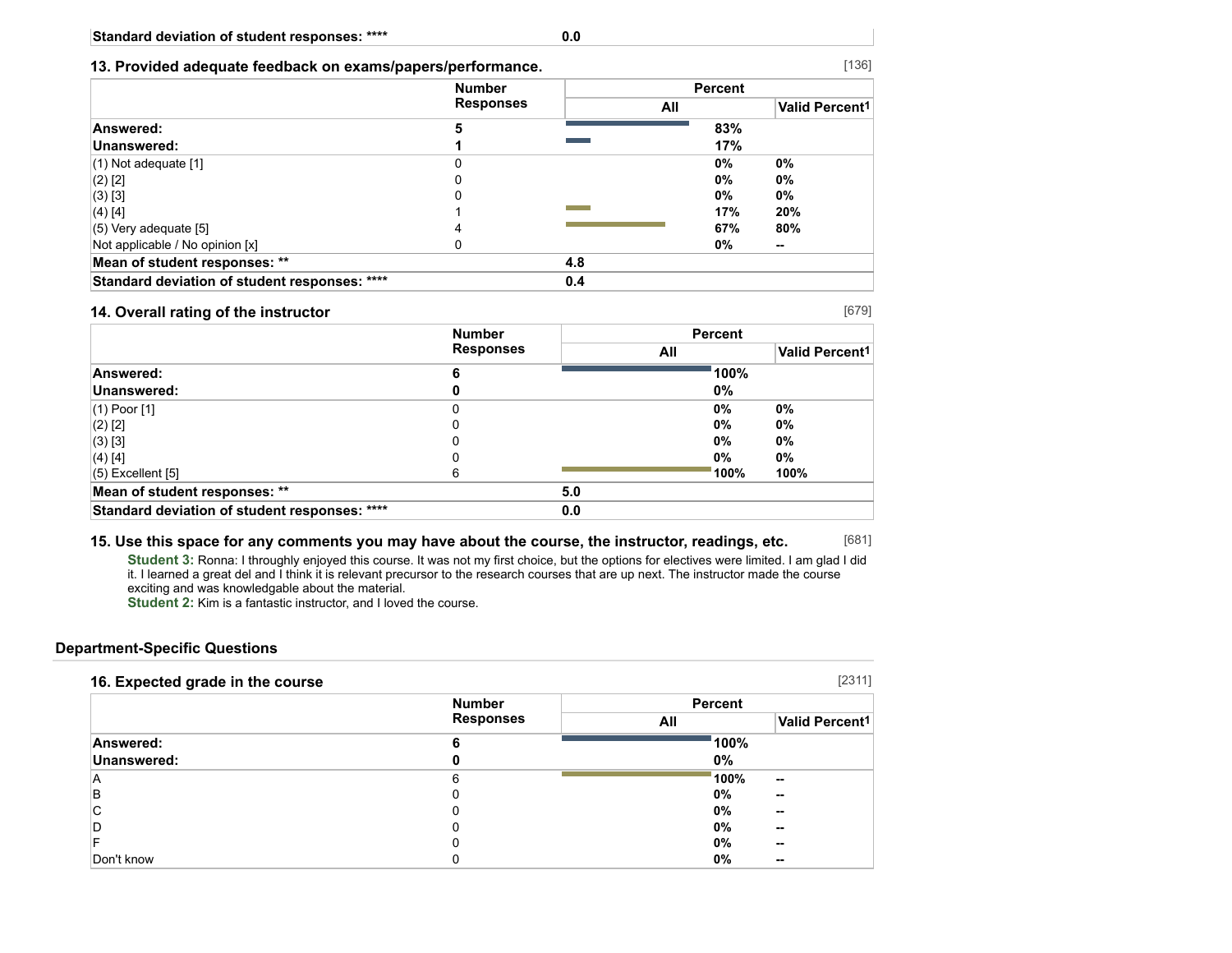## **17. Course expectations were clear.**

|                                               | <b>Number</b><br><b>Responses</b> |     | <b>Percent</b> |                       |
|-----------------------------------------------|-----------------------------------|-----|----------------|-----------------------|
|                                               |                                   | All |                | <b>Valid Percent1</b> |
| Answered:                                     | 6                                 |     | 100%           |                       |
| Unanswered:                                   | 0                                 |     | 0%             |                       |
| $(1)$ Strongly disagree [1]                   | 0                                 |     | 0%             | 0%                    |
| $(2)$ [2]                                     | 0                                 |     | 0%             | 0%                    |
| $(3)$ [3]                                     | 0                                 |     | 0%             | 0%                    |
| (4) [4]                                       | 0                                 |     | $0\%$          | 0%                    |
| $(5)$ Strongly agree [5]                      | 6                                 |     | 100%           | 100%                  |
| Not applicable/No opinion [x]                 | 0                                 |     | 0%             | --                    |
| Mean of student responses: **                 |                                   | 5.0 |                |                       |
| Standard deviation of student responses: **** |                                   | 0.0 |                |                       |

## **18. Course materials were relevant and current.**

[1766]

|                                               | <b>Number</b>    |     | <b>Percent</b> |                       |
|-----------------------------------------------|------------------|-----|----------------|-----------------------|
|                                               | <b>Responses</b> |     | All            | <b>Valid Percent1</b> |
| Answered:                                     | 6                |     | 100%           |                       |
| Unanswered:                                   |                  |     | 0%             |                       |
| $(1)$ Strongly disagree [1]                   | 0                |     | 0%             | 0%                    |
| $(2)$ [2]                                     |                  |     | 0%             | 0%                    |
| (3) [3]                                       |                  |     | 0%             | 0%                    |
| (4) [4]                                       |                  |     | 0%             | 0%                    |
| $(5)$ Strongly agree [5]                      | 6                |     | 100%           | 100%                  |
| Not applicable/No opinion [x]                 |                  |     | 0%             | --                    |
| Mean of student responses: **                 |                  | 5.0 |                |                       |
| Standard deviation of student responses: **** |                  | 0.0 |                |                       |

### **19. Materials in Blackboard were organized and easily accessible.**

[1767]

|                                               | <b>Number</b>    |     | <b>Percent</b> |                       |
|-----------------------------------------------|------------------|-----|----------------|-----------------------|
|                                               | <b>Responses</b> | All |                | <b>Valid Percent1</b> |
| Answered:                                     | 5                |     | 83%            |                       |
| Unanswered:                                   |                  |     | 17%            |                       |
| (1) Strongly disagree [1]                     |                  |     | 0%             | 0%                    |
| $(2)$ [2]                                     |                  |     | 0%             | 0%                    |
| $(3)$ [3]                                     |                  |     | 0%             | 0%                    |
| (4) [4]                                       |                  |     | 0%             | 0%                    |
| $(5)$ Strong agree $[5]$                      | 5                |     | 83%            | 100%                  |
| Not applicable/No opinion [x]                 |                  |     | 0%             | --                    |
| Mean of student responses: **                 |                  | 5.0 |                |                       |
| Standard deviation of student responses: **** |                  | 0.0 |                |                       |

## **20. Feedback on assignments and examinations was received in a timely manner.**

[1445]

|                           | <b>Number</b>    | <b>Percent</b> |                            |  |
|---------------------------|------------------|----------------|----------------------------|--|
|                           | <b>Responses</b> | All            | Valid Percent <sup>1</sup> |  |
| Answered:                 |                  | 100%           |                            |  |
| Unanswered:               |                  | 0%             |                            |  |
| $(1)$ Strong disagree [1] |                  | 0%             | 0%                         |  |

[1765]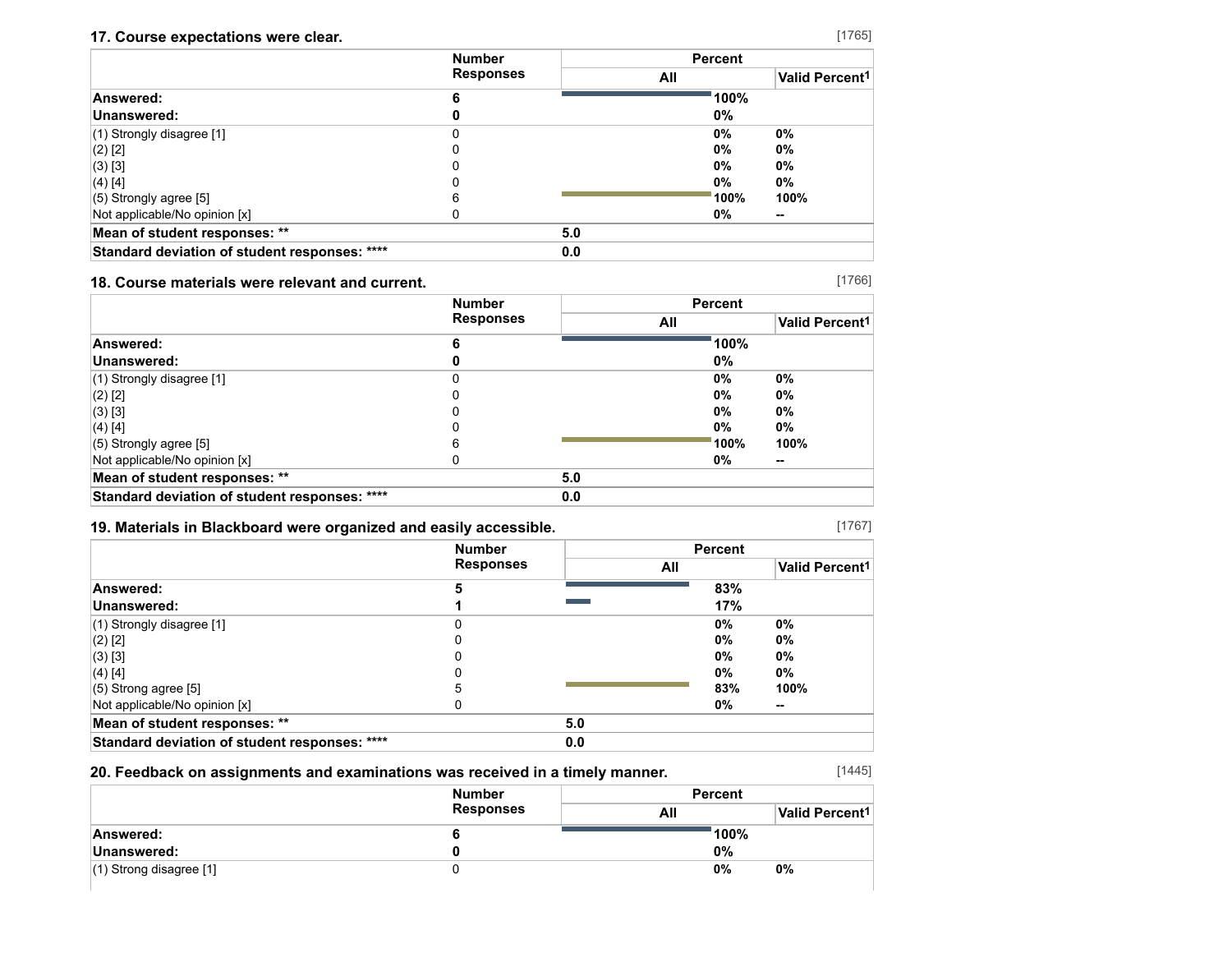| $(2)$ [2]                                     |     | 0%                   | 0%     |
|-----------------------------------------------|-----|----------------------|--------|
| $(3)$ [3]                                     |     | 0%                   | 0%     |
| (4) [4]                                       |     | 0%                   | 0%     |
| $(5)$ Strongly agree [5]                      |     | $^{\backprime}$ 100% | 100%   |
| Not applicable/ No opinion [x]                |     | 0%                   | $\sim$ |
| Mean of student responses: **                 | 5.0 |                      |        |
| Standard deviation of student responses: **** | 0.0 |                      |        |

## **21. The instructor encouraged discussions, questions, and the expression of ideas.**

|                                               | <b>Number</b>    |     | <b>Percent</b> |                       |
|-----------------------------------------------|------------------|-----|----------------|-----------------------|
|                                               | <b>Responses</b> | All |                | <b>Valid Percent1</b> |
| Answered:                                     | 6                |     | 100%           |                       |
| Unanswered:                                   |                  |     | 0%             |                       |
| $(1)$ Strongly disagree [1]                   | 0                |     | $0\%$          | 0%                    |
| $(2)$ [2]                                     |                  |     | $0\%$          | 0%                    |
| $(3)$ [3]                                     | 0                |     | $0\%$          | 0%                    |
| $(4)$ [4]                                     |                  |     | 17%            | 17%                   |
| $(5)$ Strongly agree [5]                      | 5                |     | 83%            | 83%                   |
| Not applicable/No opinion [x]                 |                  |     | 0%             | --                    |
| Mean of student responses: **                 |                  | 4.8 |                |                       |
| Standard deviation of student responses: **** |                  | 0.4 |                |                       |

### **22. The instructor encouraged the use of current resources.**

|                                               | <b>Number</b>    |     | <b>Percent</b> |                       |
|-----------------------------------------------|------------------|-----|----------------|-----------------------|
|                                               | <b>Responses</b> |     | All            | <b>Valid Percent1</b> |
| Answered:                                     | 5                |     | 83%            |                       |
| Unanswered:                                   |                  |     | 17%            |                       |
| (1) Strongly disagree [1]                     |                  |     | 0%             | 0%                    |
| (2) [2]                                       |                  |     | 0%             | 0%                    |
| $(3)$ [3]                                     |                  |     | 0%             | 0%                    |
| $(4)$ [4]                                     |                  |     | 0%             | 0%                    |
| $(5)$ Strongly agree $[5]$                    | 5                |     | 83%            | 100%                  |
| Not applicable/No opinion                     |                  |     | 0%             | --                    |
| Mean of student responses: **                 |                  | 5.0 |                |                       |
| Standard deviation of student responses: **** |                  | 0.0 |                |                       |

## **23. The instructor used effective instructional strategies.**

|                                               | <b>Number</b><br><b>Responses</b> |     |     | <b>Percent</b> |                       |
|-----------------------------------------------|-----------------------------------|-----|-----|----------------|-----------------------|
|                                               |                                   |     | All |                | <b>Valid Percent1</b> |
| Answered:                                     | 6                                 |     |     | 100%           |                       |
| Unanswered:                                   |                                   |     |     | 0%             |                       |
| $(1)$ Strongly disagree [1]                   |                                   |     |     | $0\%$          | 0%                    |
| $(2)$ [2]                                     | C                                 |     |     | $0\%$          | 0%                    |
| (3) [3]                                       | 0                                 |     |     | $0\%$          | 0%                    |
| $(4)$ [4]                                     |                                   |     |     | 17%            | 17%                   |
| $(5)$ Strongly agree [5]                      | 5                                 |     |     | 83%            | 83%                   |
| Not applicable/No opinion                     |                                   |     |     | 0%             | --                    |
| Mean of student responses: **                 |                                   | 4.8 |     |                |                       |
| Standard deviation of student responses: **** |                                   | 0.4 |     |                |                       |

[2313]

[2312]

[1768]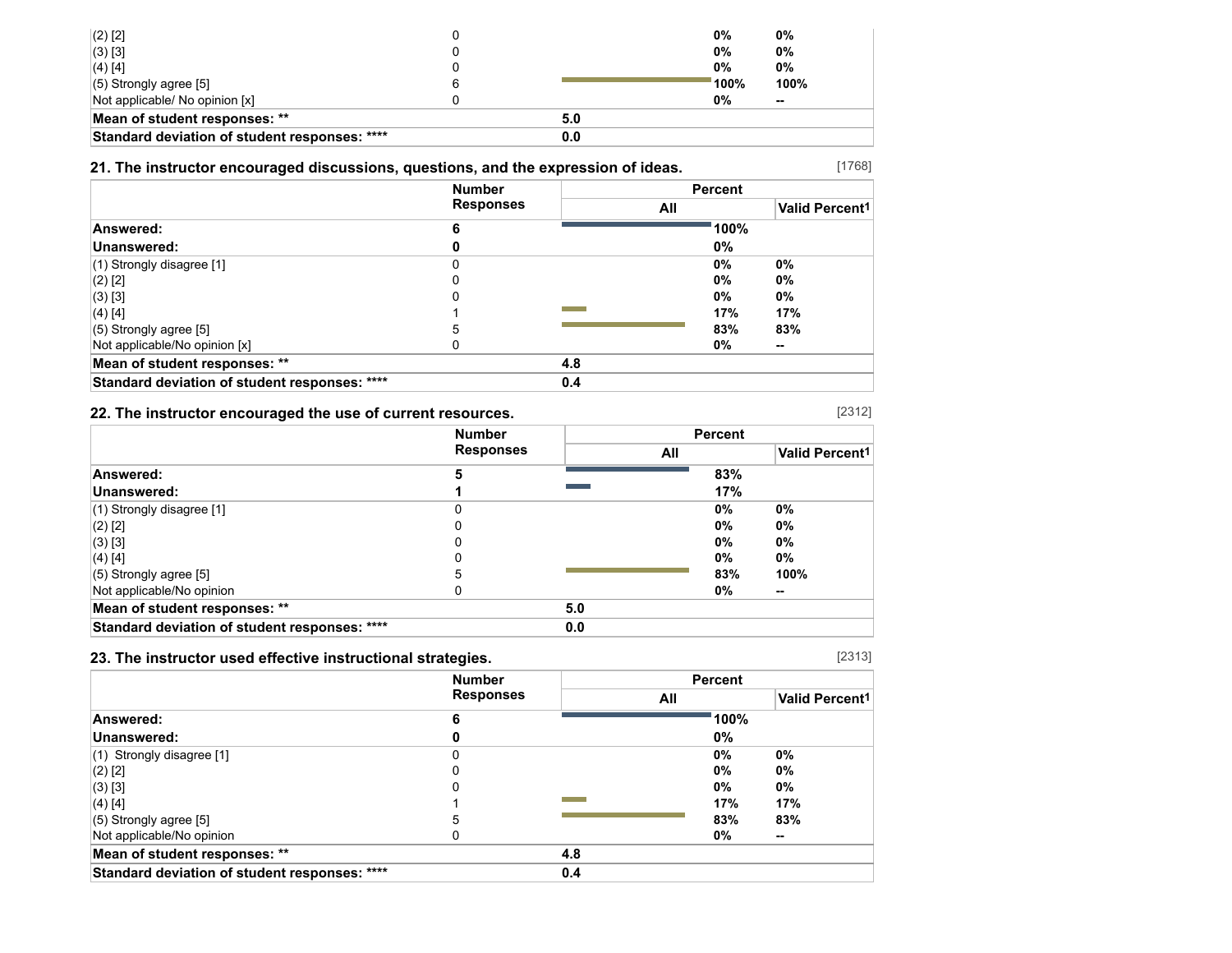**24. Please describe the most positive aspect(s) of this course. What should stay the same? (If multiple instructors are responsible for implementing this course, identify the instructor by name when applicable).**

**Student 4:** Dr. Acquaviva is absolutely exceptional. **Student 3:** Ronna: The course content was relevant to the program and build on previous course work. The outline was clear and each section was clearly linked to the next, Encouragement and coaching was greatly appreciated **Student 2:** The resources, and the guidance writing the grant **Student 1:** Excellent format in Blackboard.

[2315] **25. Which aspect(s) of the course need(s) the greatest improvement and what recommendations do you have for improvement? (If multiple instructors are responsible for implementing this course, identify the instructor by name when applicable).**

**Student 3:** Ronna: I think the course could be completed in less time, especially during the summer. **Student 2:** none **Student 1:** None. Some students failed to post assignments that required peer review by deadlines which was frustrating and unfair to the other students in the class.

1 - *Valid Percent: Excludes missing, not applicable, and/or blank responses.*

\*\* - *Mean of student responses: The mean is the arithmetic average of a set of scores found by summing the scores from each student and dividing that sum by the number of students who answered with a valid answer to this question.*

\*\*\* - *Mean of courses: The mean is the arithmetic average of a set of scores found by summing the mean from each course and dividing that sum by the number of courses that asked this question. This can be viewed as the mean of means of courses.*

\*\*\*\* - *Standard deviation of student responses: A measure of the variability or dispersion in a set of scores that provides an indication of the average amount by which the student scores deviate from the student mean of the distribution*

\*\*\*\*\* - *Standard deviation of courses: A measure of the variability or dispersion in a set of scores (mean of each course) that provides an indication of the average amount by which each of the course mean deviates from the mean of the distribution of all course means. This is the standard deviation that you should refer to if you are comparing one course to all the courses.*

# **Student Statistics**

| Statistics for the 6 students who submitted this evaluation: |           |         |                                                                        |  |                                                           |  |                                    |                          |  |  |  |  |
|--------------------------------------------------------------|-----------|---------|------------------------------------------------------------------------|--|-----------------------------------------------------------|--|------------------------------------|--------------------------|--|--|--|--|
| Student Level                                                |           | College | Major                                                                  |  | Degree Status                                             |  | <b>Expected Graduation</b><br>Date |                          |  |  |  |  |
| l Graduate                                                   | $100\%$ - |         | 100%   Nursing Practice<br>NursingLeadership&Management 17%   Practice |  | 83%   Doctor of Nursing 83%   05-2014<br>  M S in Nursina |  | 05-2018<br>17% 08-2017<br>08-2018  | 17%<br>50%<br>17%<br>17% |  |  |  |  |

© 2014, The George Washington University 2121 Eye St, NW; Washington, DC 20052 Phone: (202) 994-GWGW (4949) Site Maintained by [Division of IT](http://it.gwu.edu/) | [Text-Only](http://transcoder.usablenet.com/tt/referrer)

[2314]